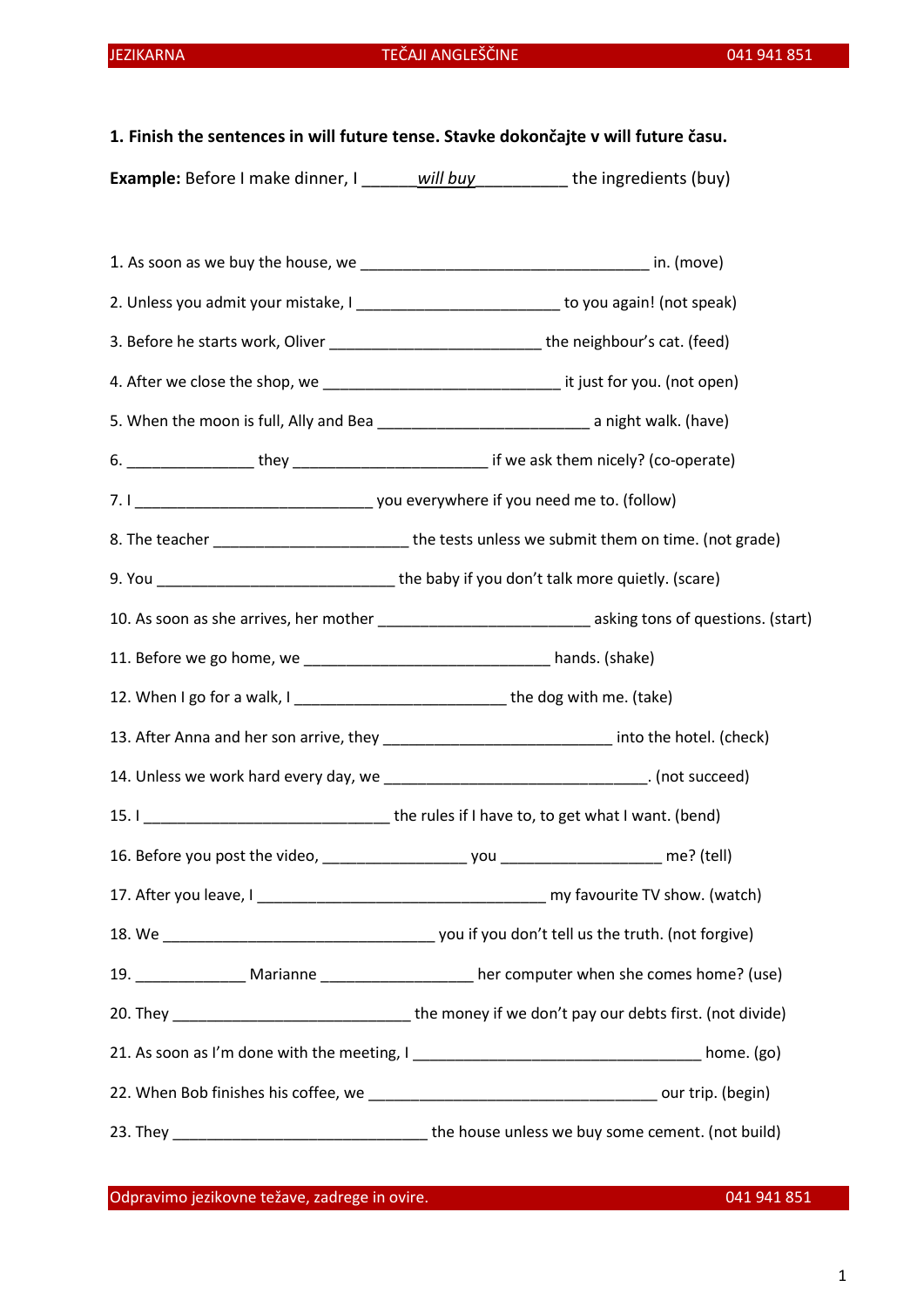### JEZIKARNA TEČAJI ANGLEŠČINE 041 941 851

# 2. Write the appropriate response (positive or negative) in will future tense.

#### Trdilno ali nikalno obliko stavka zapišite v will future času.

Example: Veronica studied hard. She will pass the exam. (pass)

Odpravimo jezikovne težave, zadrege in ovire. 041 941 851 1. He'll fall on a pillow. He \_\_\_\_\_\_\_\_\_\_\_\_\_\_\_\_\_\_\_\_\_\_\_\_ himself. (hurt) 2. Son: Dad, my car broke down. Father: Don't worry, I \_\_\_\_\_\_\_\_\_\_\_\_\_\_\_\_\_\_\_\_\_\_\_\_ you. (help) 3. They didn't train at all. They \_\_\_\_\_\_\_\_\_\_\_\_\_\_\_\_\_\_\_\_\_\_\_\_\_\_\_\_\_\_\_\_ the marathon. (finish) 4. The writer has finished the book. She **we are all the state of the state of the writer** has finished the book. She 5. Oh dear, we don't have any bread. I \_\_\_\_\_\_\_\_\_\_\_\_\_\_\_\_\_\_\_\_\_\_\_\_\_\_\_ some from the shop. (bring) 6. I have a sore throat. I \_\_\_\_\_\_\_\_\_\_\_\_\_\_\_\_\_\_\_\_\_\_\_\_\_\_\_\_ at the concert tomorrow. (sing) 7. Alex: The dog ran away yesterday. Robert: It's OK, I \_\_\_\_\_\_\_\_\_\_\_\_\_\_\_\_\_\_\_\_\_\_\_\_\_\_\_\_\_\_\_\_\_ it. (find) 8. He's an arrogant person. He definition of the same me for my help. (thank) 9. Jessie is injured so he \_\_\_\_\_\_\_\_\_\_\_\_\_\_\_\_\_\_\_\_\_\_\_\_\_\_\_\_\_\_\_\_\_\_\_ tomorrow. (exercise) 10. I hate this jacket, I \_\_\_\_\_\_\_\_\_\_\_\_\_\_\_\_\_\_\_\_\_\_\_\_\_\_\_\_\_\_\_\_ it to the dance! (wear) 11. We \_\_\_\_\_\_\_\_\_\_\_\_\_\_\_\_\_\_\_\_\_\_\_\_\_\_\_\_\_ tomorrow, it's Sunday. (work) 12. Don't drop the vase, you exactled the vasual control of the vasual series of the vasual control of the vasual control of the vasual control of the vasual control of the vasual control of the vasual control of the vasua 13. The wood is too wet, it \_\_\_\_\_\_\_\_\_\_\_\_\_\_\_\_\_\_\_\_\_\_\_\_\_\_\_\_\_\_\_. (burn) 14. The cat is very fast, the old dog example of the state of the catch) it. (catch) 15. The cliff is icy and dangerous, we example the same set of the go this way. (fall) 16. Even if you hurt me I \_\_\_\_\_\_\_\_\_\_\_\_\_\_\_\_\_\_\_\_\_\_\_\_\_\_\_\_\_\_\_\_\_\_\_\_ you anything! (tell) 17. Ellen \_\_\_\_\_\_\_\_\_\_\_\_\_\_\_\_\_\_\_\_\_\_\_\_\_\_\_\_\_\_\_\_ David but only if he asks her nicely. (forgive) 18. The airplane **18.** The airplane it has no fuel. (fly) 19. Anna: Who wants some coffee? Max: I can be a cup. (have) 20. Joe is so afraid of the noise that he **was allocated** under the bed. (crawl) 21. Susan \_\_\_\_\_\_\_\_\_\_\_\_\_\_\_\_\_\_\_\_\_\_\_\_\_\_\_\_\_\_\_\_\_\_\_\_\_ anything to get what she wants. (promise) 22. When the shops open, I \_\_\_\_\_\_\_\_\_\_\_\_\_\_\_\_\_\_\_\_\_\_\_\_\_\_\_\_\_ a ton of money on shoes! (spend) 23. Ed: Are you coming to the meeting? Lara: I can in the meeting of the method of the method of the method of the meeting? Lara: I